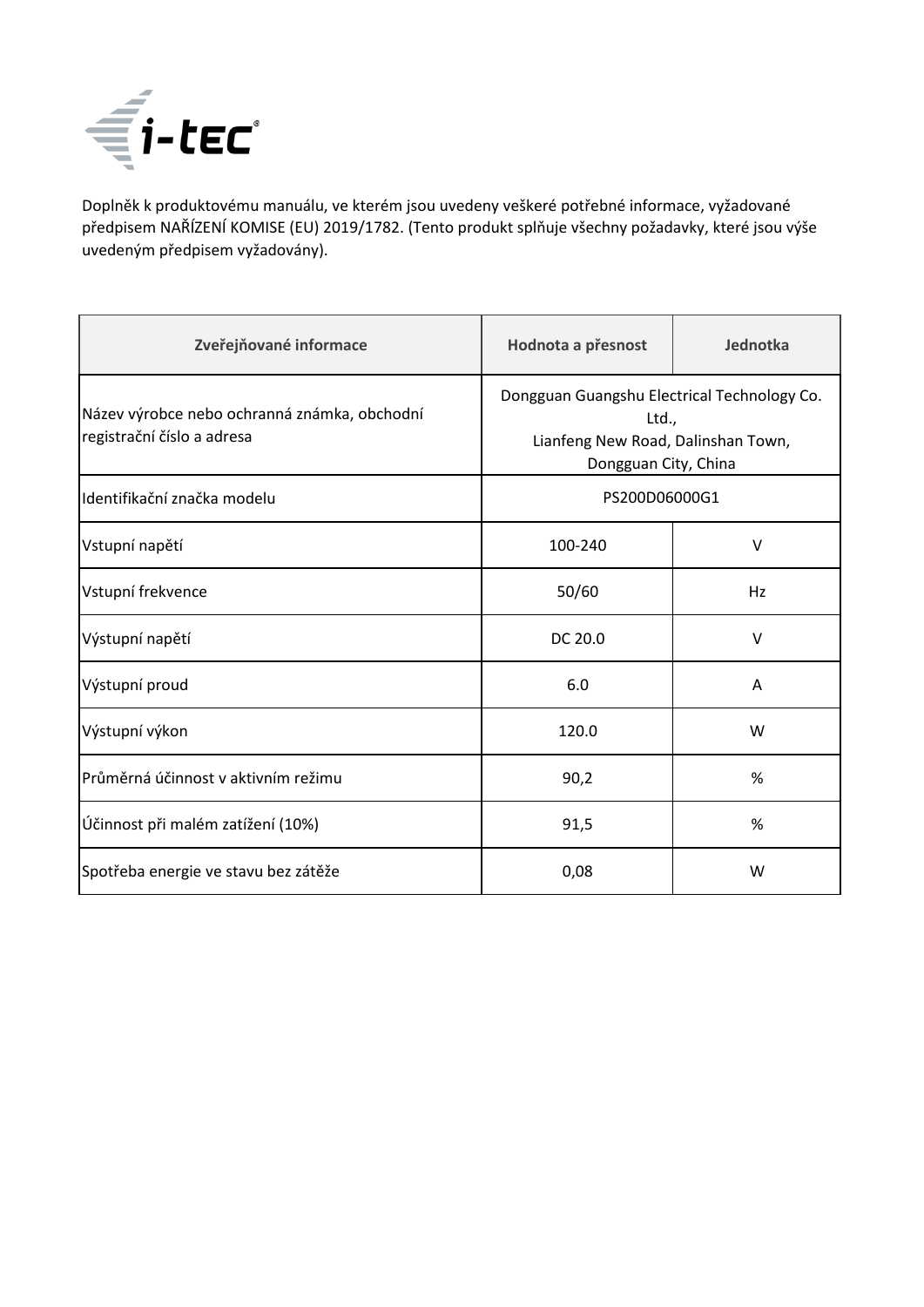

Amendment to user manual providing all necessary information required by COMMISSION REGULATION (EU) 2019/1782. (This product meets all the requirements laid down by the above regulation).

| <b>Information published</b>                                                     | <b>Value and precision</b>                                                                                         | Unit   |
|----------------------------------------------------------------------------------|--------------------------------------------------------------------------------------------------------------------|--------|
| Manufacturer's name or trade mark, commercial<br>registration number and address | Dongguan Guangshu Electrical Technology Co.<br>Ltd.,<br>Lianfeng New Road, Dalinshan Town,<br>Dongguan City, China |        |
| Model identifier                                                                 | PS200D06000G1                                                                                                      |        |
| Input voltage                                                                    | 100-240                                                                                                            | $\vee$ |
| Input AC frequency                                                               | 50/60                                                                                                              | Hz     |
| Output voltage                                                                   | DC 20.0                                                                                                            | $\vee$ |
| Output current                                                                   | 6.0                                                                                                                | A      |
| Output power                                                                     | 120.0                                                                                                              | W      |
| Average active efficiency                                                        | 90,2                                                                                                               | %      |
| Efficiency at low load (10 %)                                                    | 91,5                                                                                                               | %      |
| No-load power consumption                                                        | 0,08                                                                                                               | W      |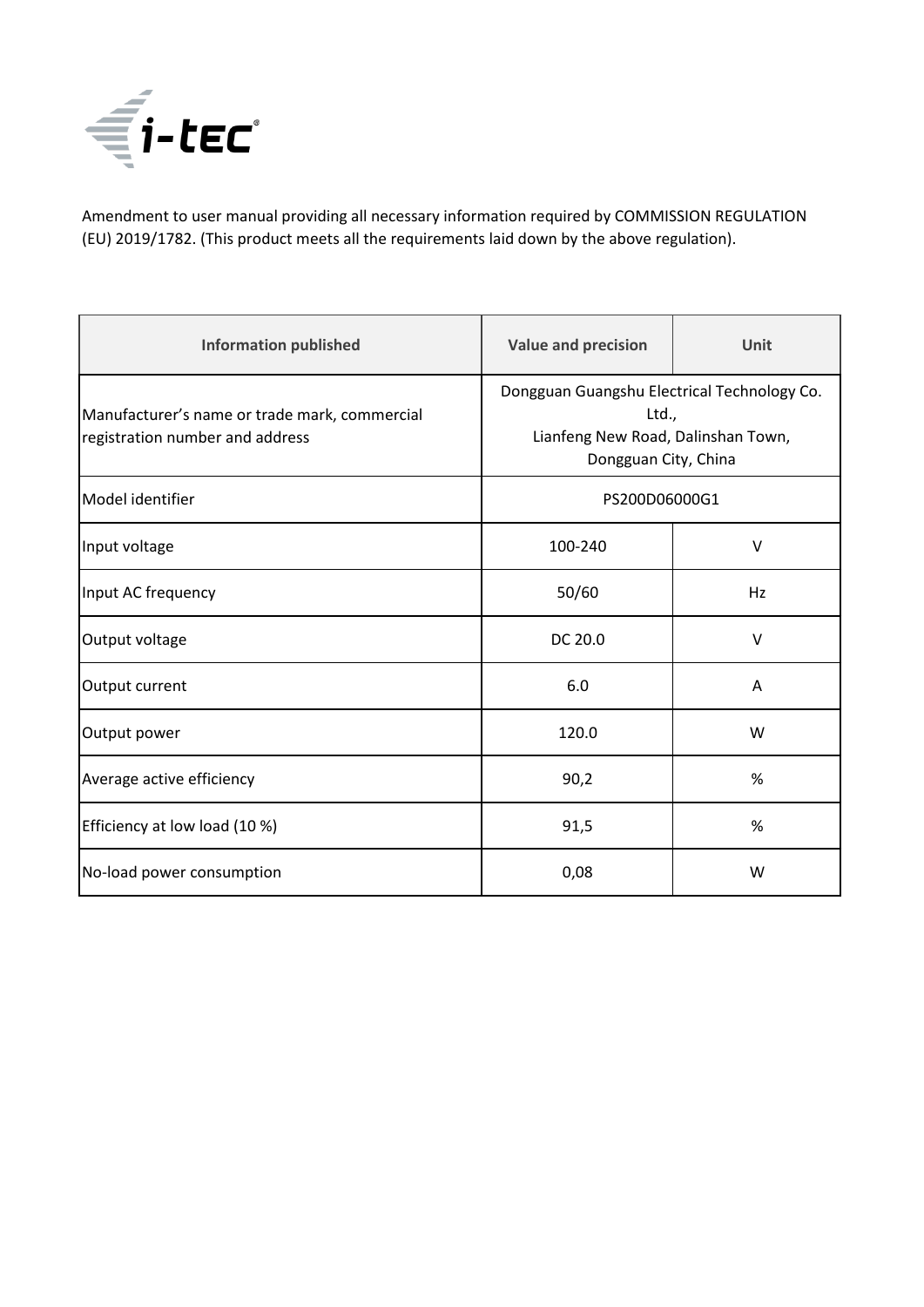

Ergänzung zum Produkthandbuch, in welchem alle erforderlichen Informationen aufgeführt sind, welche durch die Vorschrift VERORDNUNG DER KOMMISSION (EU) 2019/1782 verlangt werden. (Dieses Produkt erfüllt alle Anforderungen, welche durch die vorgenannte Vorschrift verlangt werden).

| Veröffentlichte Angaben                                                        | <b>Wert und Genauigkeit</b>                                                                                        | <b>Einheit</b> |
|--------------------------------------------------------------------------------|--------------------------------------------------------------------------------------------------------------------|----------------|
| Name oder Handelsmarke des Herstellers,<br>Handelsregisternummer und Anschrift | Dongguan Guangshu Electrical Technology Co.<br>Ltd.,<br>Lianfeng New Road, Dalinshan Town,<br>Dongguan City, China |                |
| Modellkennung                                                                  | PS200D06000G1                                                                                                      |                |
| Eingangsspannung                                                               | 100-240                                                                                                            | $\vee$         |
| Eingangswechselstromfrequenz                                                   | 50/60                                                                                                              | Hz             |
| Ausgangsspannung                                                               | DC 20.0                                                                                                            | $\vee$         |
| Ausgangsstrom                                                                  | 6.0                                                                                                                | A              |
| Ausgangsleistung                                                               | 120.0                                                                                                              | W              |
| Durchschnittliche Effizienz im Betrieb                                         | 90,2                                                                                                               | %              |
| Effizienz bei geringer Last (10 %)                                             | 91,5                                                                                                               | %              |
| Leistungsaufnahme bei Nulllast                                                 | 0,08                                                                                                               | W              |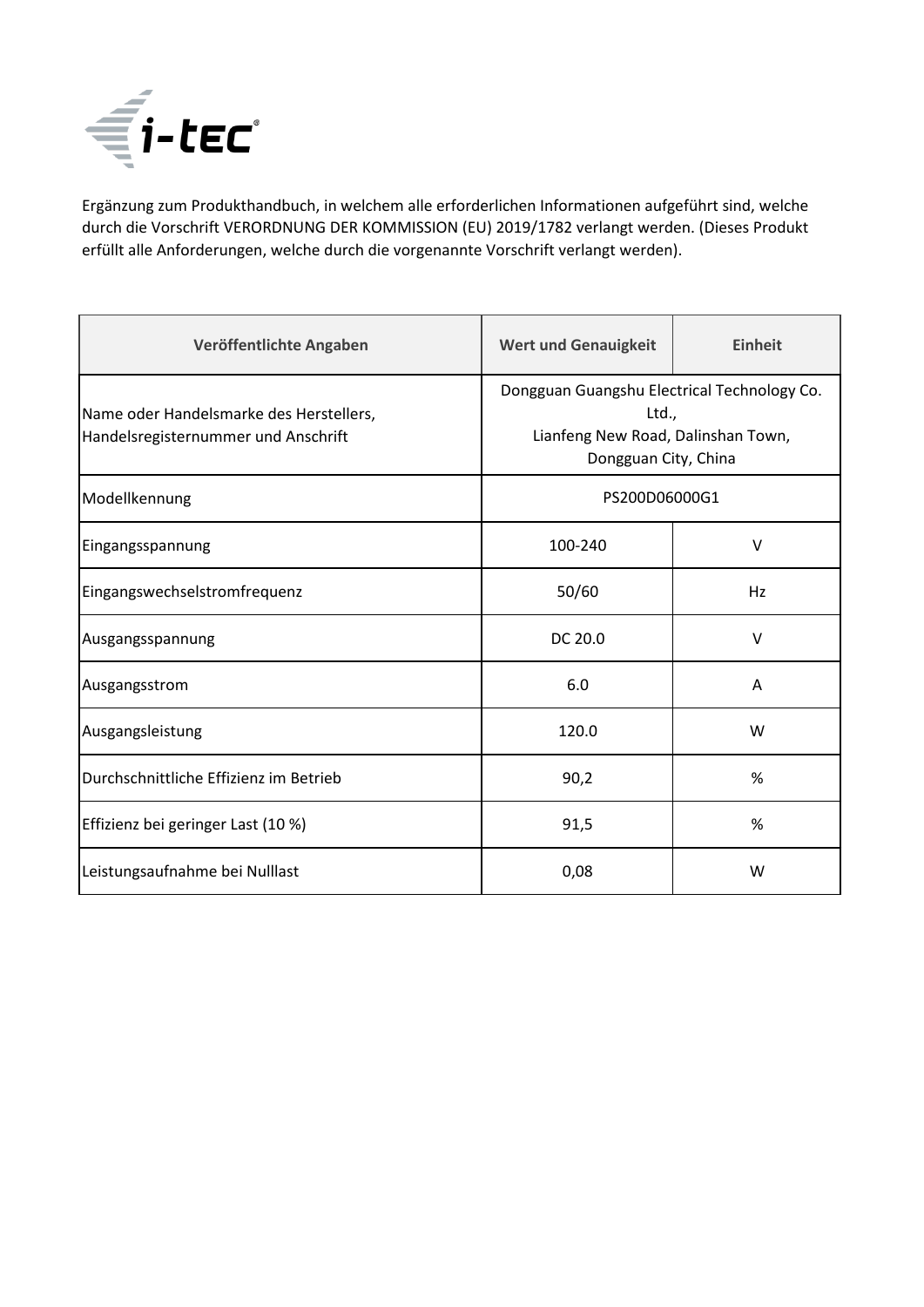

Avenant au manuel d'instructions dans lequel vous trouverez toutes les informations nécessaires exigées par le Règlement (UE) 2019/1782 de la Commission. (Ce produit satisfait à toutes les exigences qui sont fixées par la réglementation susmentionnée).

| Information publiée                                                                                             | Valeur et précision                                                                                                | Unité  |
|-----------------------------------------------------------------------------------------------------------------|--------------------------------------------------------------------------------------------------------------------|--------|
| Raison sociale ou marque déposée, numéro<br>d'enregistrement au registre du commerce et adresse du<br>fabricant | Dongguan Guangshu Electrical Technology Co.<br>Ltd.,<br>Lianfeng New Road, Dalinshan Town,<br>Dongguan City, China |        |
| <b>I</b> Référence du modèle                                                                                    | PS200D06000G1                                                                                                      |        |
| Tension d'entrée                                                                                                | 100-240                                                                                                            | $\vee$ |
| Fréquence du CA d'entrée                                                                                        | 50/60                                                                                                              | Hz     |
| Tension de sortie                                                                                               | DC 20.0                                                                                                            | $\vee$ |
| Courant de sortie                                                                                               | 6.0                                                                                                                | A      |
| Puissance de sortie                                                                                             | 120.0                                                                                                              | W      |
| Rendement moyen en mode actif                                                                                   | 90,2                                                                                                               | %      |
| Rendement à faible charge (10 %)                                                                                | 91,5                                                                                                               | %      |
| Consommation électrique hors charge                                                                             | 0,08                                                                                                               | W      |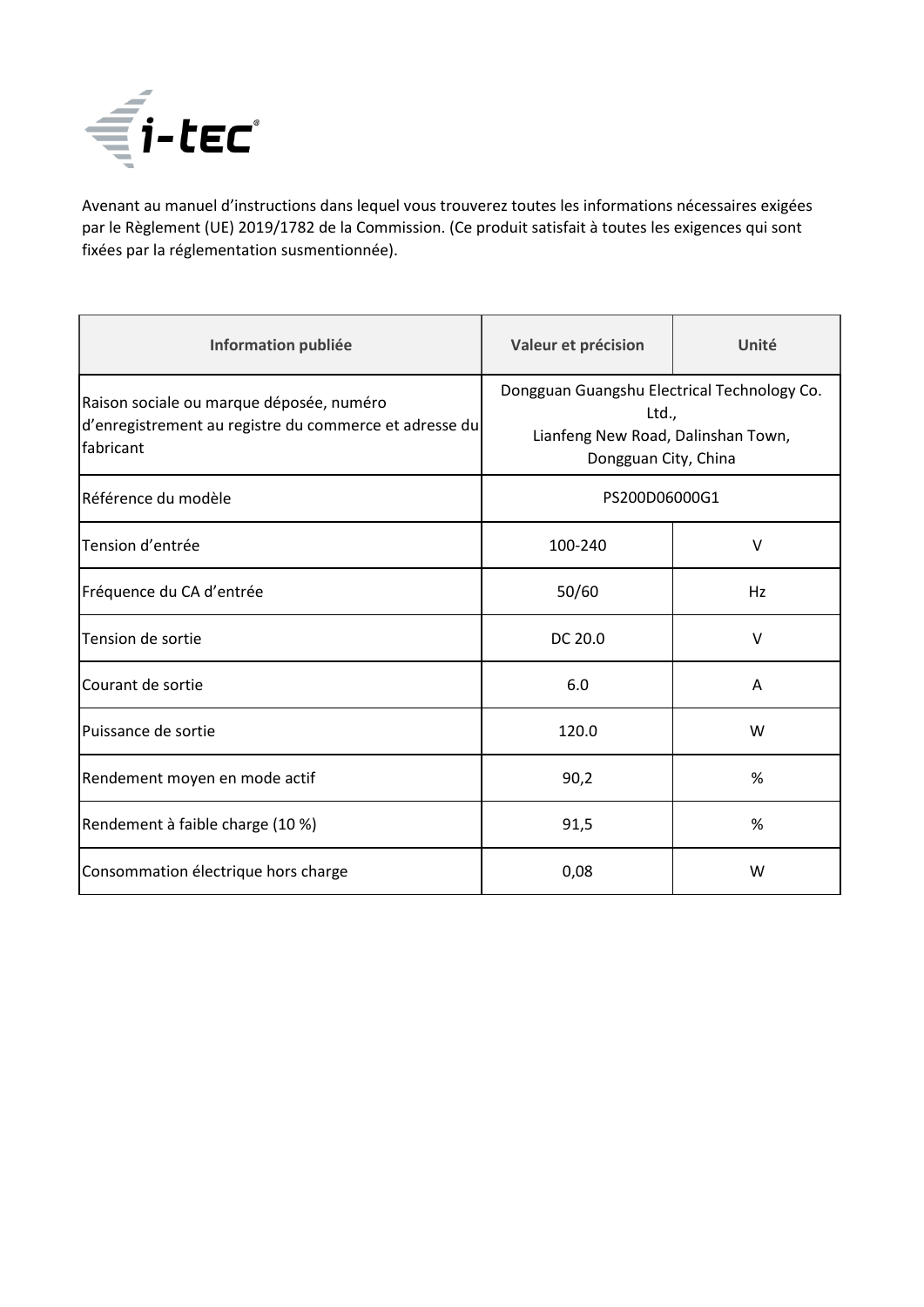

Complemento del manual del producto que incluye todas las informaciones necesarias, exigidas por el REGLAMENTO (UE) 2019/1782 DE LA COMISIÓN. (Este producto cumple todos los requerimientos que exige en reglamento antes citado).

| Información publicada                                                       | Valor y precisión                                                                                                  | Unidad |
|-----------------------------------------------------------------------------|--------------------------------------------------------------------------------------------------------------------|--------|
| Nombre o marca, número del registro mercantil y<br>dirección del fabricante | Dongguan Guangshu Electrical Technology Co.<br>Ltd.,<br>Lianfeng New Road, Dalinshan Town,<br>Dongguan City, China |        |
| Identificador del modelo                                                    | PS200D06000G1                                                                                                      |        |
| Tensión de entrada                                                          | 100-240                                                                                                            | V      |
| Frecuencia de la CA de entrada                                              | 50/60                                                                                                              | Hz     |
| Tensión de salida                                                           | DC 20.0                                                                                                            | V      |
| Intensidad de salida                                                        | 6.0                                                                                                                | Α      |
| Potencia de salida                                                          | 120.0                                                                                                              | W      |
| Eficiencia media en activo                                                  | 90,2                                                                                                               | %      |
| Eficiencia a baja carga (10 %)                                              | 91,5                                                                                                               | %      |
| Consumo eléctrico en vacío                                                  | 0,08                                                                                                               | W      |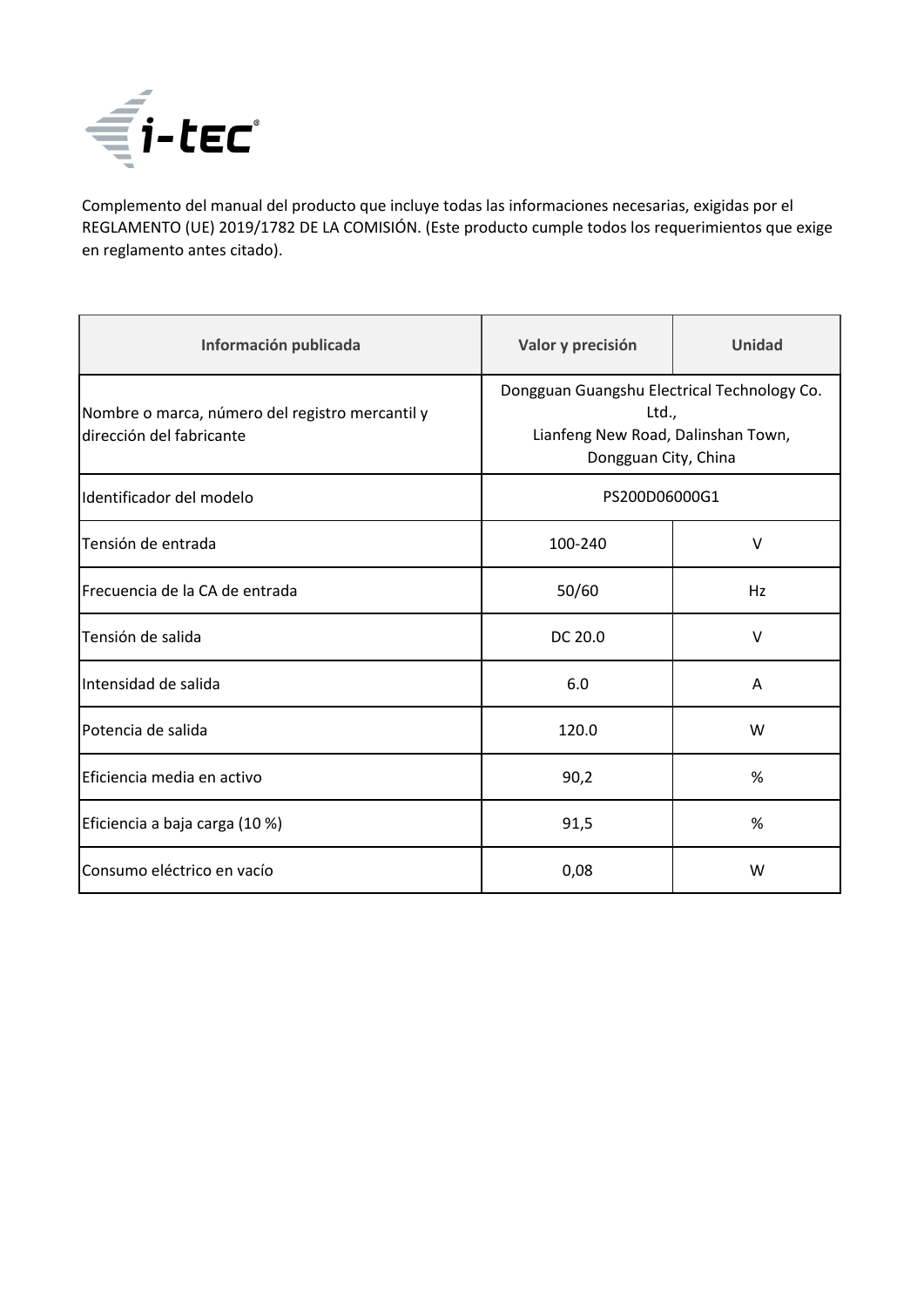

Integrazione al manuale sui prodotti nel quale sono riportate tutte le necessarie informazioni dettagliate prescritte dal REGOLAMENTO (UE) 2019/1782 DELLA COMMISSIONE. (Questo prodotto soddisfa tutti i requisiti previsti dalla norma di cui sopra).

| Informazioni pubblicate                                                                                        | Valore e precisione                                                                                                | Unità  |
|----------------------------------------------------------------------------------------------------------------|--------------------------------------------------------------------------------------------------------------------|--------|
| Nome o marchio del fabbricante, numero di iscrizione<br>nel registro delle imprese e indirizzo del fabbricante | Dongguan Guangshu Electrical Technology Co.<br>Ltd.,<br>Lianfeng New Road, Dalinshan Town,<br>Dongguan City, China |        |
| Identificativo del modello                                                                                     | PS200D06000G1                                                                                                      |        |
| Tensione di ingresso                                                                                           | 100-240                                                                                                            | $\vee$ |
| Frequenza di ingresso CA                                                                                       | 50/60                                                                                                              | Hz     |
| Tensione di uscita                                                                                             | DC 20.0                                                                                                            | $\vee$ |
| Corrente di uscita                                                                                             | 6.0                                                                                                                | A      |
| Potenza di uscita                                                                                              | 120.0                                                                                                              | W      |
| Rendimento medio in modo attivo                                                                                | 90,2                                                                                                               | %      |
| Rendimento a basso carico (10 %)                                                                               | 91,5                                                                                                               | %      |
| Potenza assorbita nella condizione a vuoto                                                                     | 0,08                                                                                                               | W      |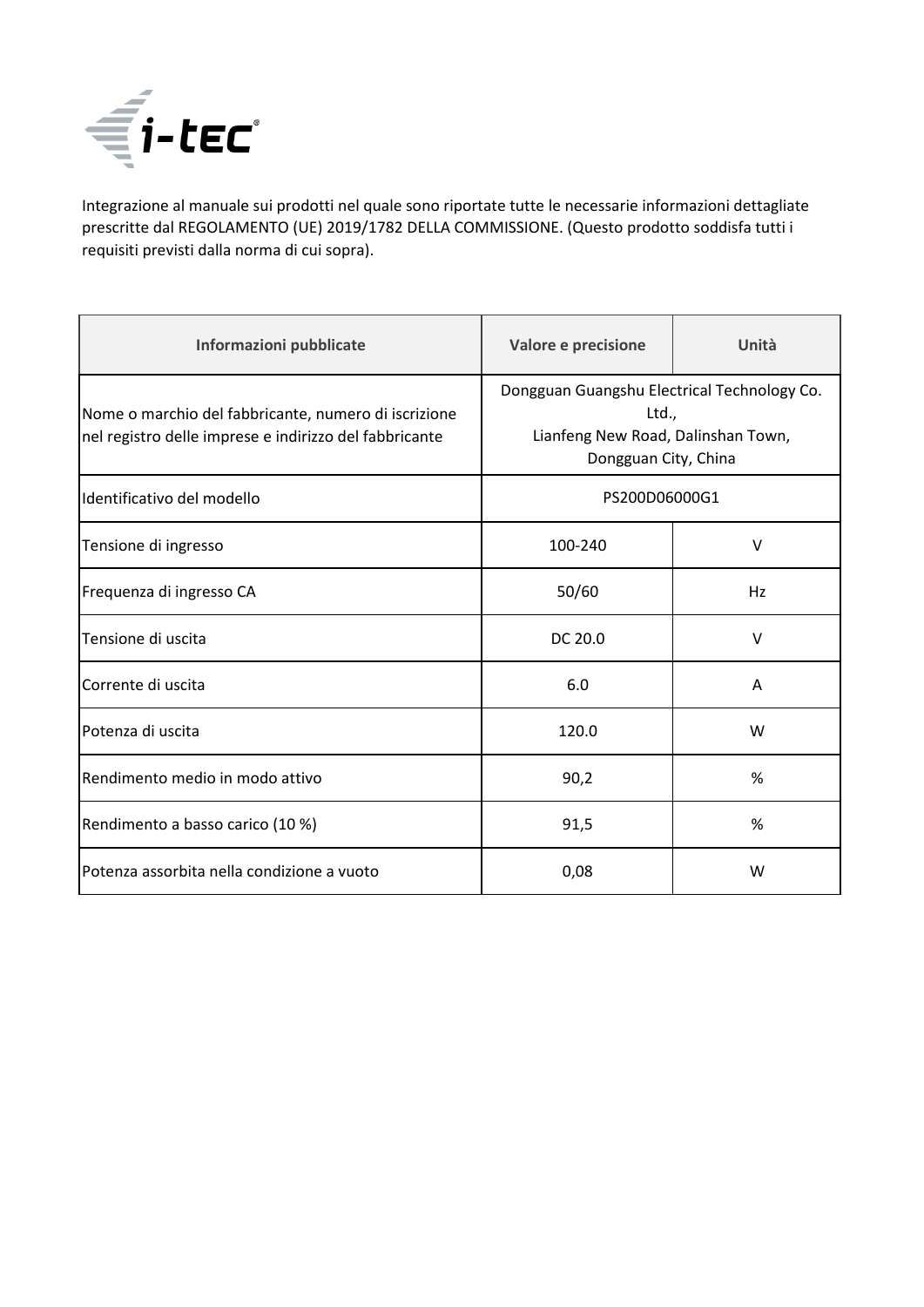

Uzupełnienie instrukcji produktu, która zawiera wszystkie niezbędne informacje wymagane w ROZPORZĄDZENIU KOMISJI (UE) 2019/1782. (Ten produkt spełnia wszystkie wymagania określone przez powyższe rozporządzenie).

| Publikowane informacje                                                   | Wartość i stopień<br>dokładności                                                                                   | Jednostka |
|--------------------------------------------------------------------------|--------------------------------------------------------------------------------------------------------------------|-----------|
| Nazwa lub znak towarowy producenta, numer rejestru<br>handlowego i adres | Dongguan Guangshu Electrical Technology Co.<br>Ltd.,<br>Lianfeng New Road, Dalinshan Town,<br>Dongguan City, China |           |
| Identyfikator modelu                                                     | PS200D06000G1                                                                                                      |           |
| Napięcie wejściowe                                                       | 100-240                                                                                                            | V         |
| Wejściowa częstotliwość prądu przemiennego                               | 50/60                                                                                                              | Hz        |
| Napięcie wyjściowe                                                       | DC 20.0                                                                                                            | $\vee$    |
| Prąd wyjściowy                                                           | 6.0                                                                                                                | Α         |
| Moc wyjściowa                                                            | 120.0                                                                                                              | W         |
| Średnia sprawność podczas pracy                                          | 90,2                                                                                                               | %         |
| Sprawność przy niskim obciążeniu (10 %)                                  | 91,5                                                                                                               | %         |
| Zużycie energii w stanie bez obciążenia                                  | 0,08                                                                                                               | W         |